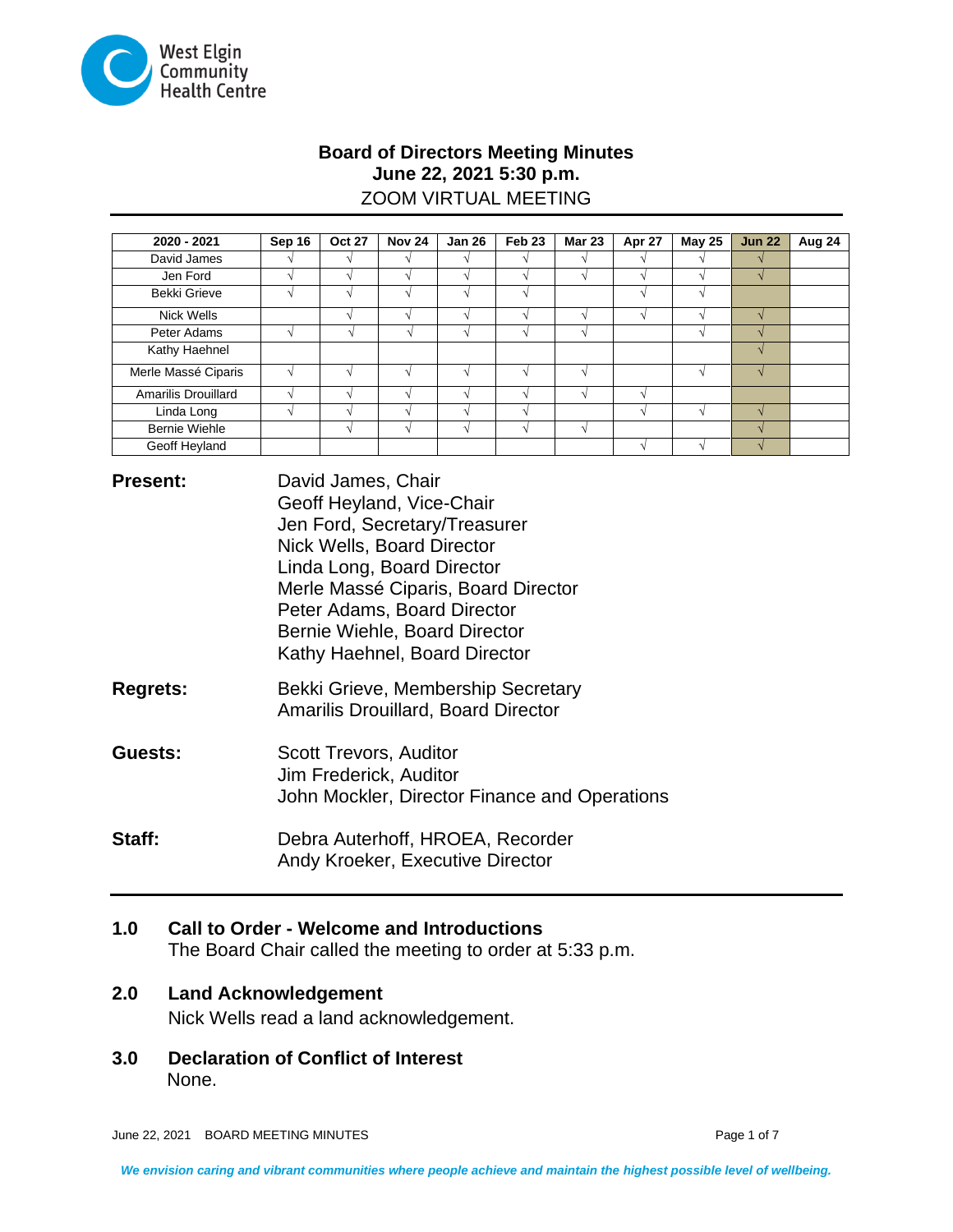

#### **4.0 Approval of June 22, 2021 Meeting Agenda**

**MOVED BY: Nick Wells SECONDED BY: Geoff Heyland**

That the Board of Directors meeting agenda for June 22, 2021 be approved as presented. **CARRIED**

### **5.0 Approval of June 22, 2021 Meeting Consent Agenda**

| <b>MOVED BY:</b>    | <b>Nick Wells</b> |
|---------------------|-------------------|
| <b>SECONDED BY:</b> | <b>Jen Ford</b>   |

That the Board of Directors consent agenda for June 22, 2021 be approved as presented. **CARRIED**

#### **6.0 Actions Arising from Previous Minutes**

All action items completed from previous minutes.

#### **7.0 Monitoring / Reporting**

#### **7.1 Audited Financial Statements**

The Director, Finance and Operations reviewed the draft audited financial statements to March 31, 2021. There were no questions from the Board. The Auditors from Graham Scott Enns, LLP - Mr. Scott Trevors and Mr. Jim Frederick were introduced.

A motion was made to move in camera to discuss the Auditor's findings. The two staff directors were excused from the in-camera session.

| <b>MOVED BY:</b>    | <b>Merle Massé Ciparis</b> |
|---------------------|----------------------------|
| <b>SECONDED BY:</b> | <b>Geoff Heyland</b>       |

That the Board moves in camera at 5:57 p.m. **CARRIED**

**MOVED BY: Geoff Heyland SECONDED BY: Merle Massé Ciparis**

That the Board moves out of camera at 6:22 p.m. **CARRIED**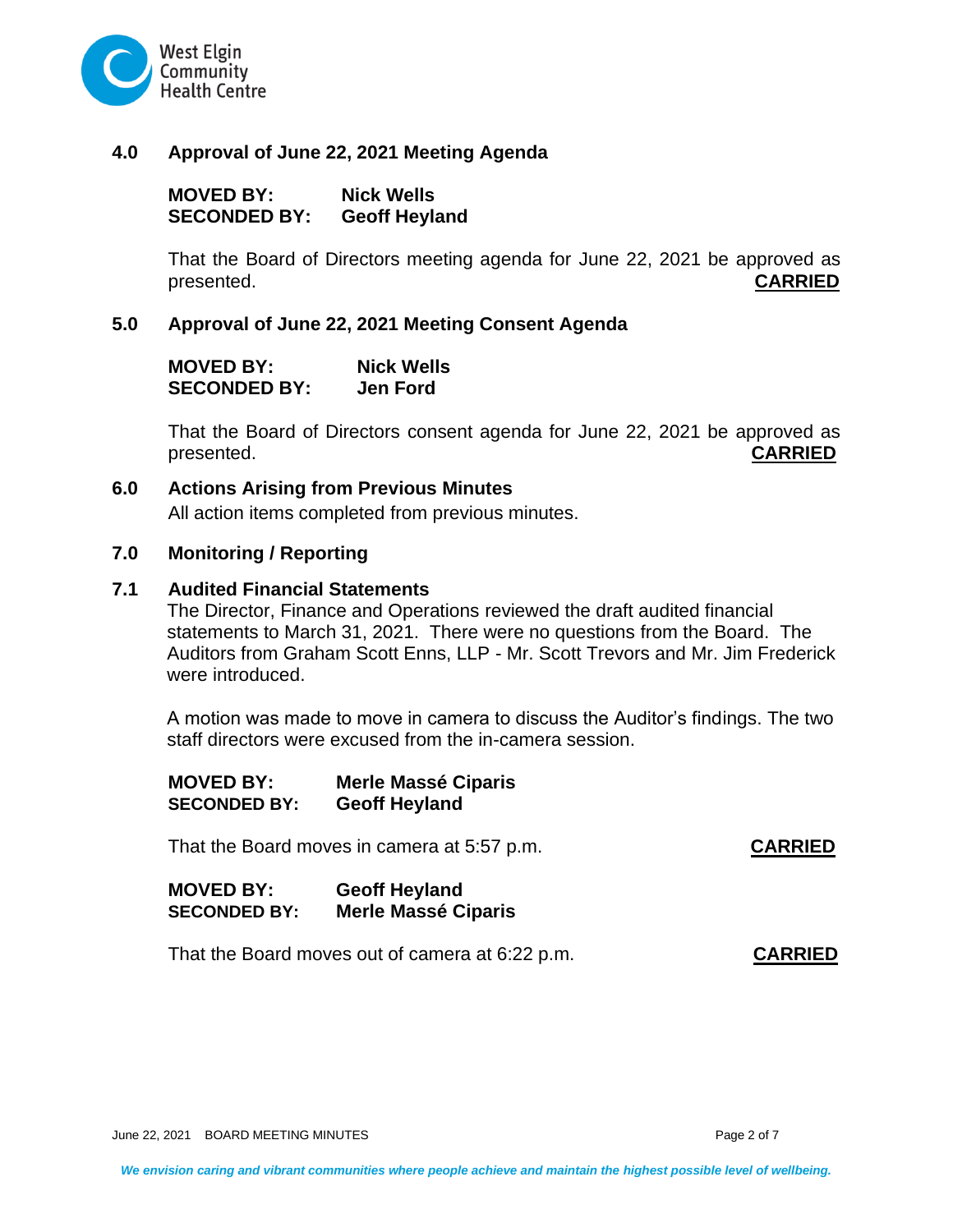

### **7.2 Elgin Ontario Health Team**

The updated Elgin Ontario Health Team (EOHT) Collaborative Decision Making Arrangement (CDMA) was reviewed. The amendments were noted and a discussion followed regarding various clauses in the agreement and the terms of reference. The next EOHT Steering Committee meeting is June 24, 2021. Two minor errors were noted under clauses 4.3 c) and 2.6 c).

A motion was proposed that, subject to the correction of the minor errors noted, the Board of Directors approves the EOHT CDMA in principle. If there are further changes to the CDMA that disrupt the intent of the document, those changes must first be reviewed / approved by the Board before final sign off.

#### **MOVED BY: Geoff Heyland SECONDED BY: Nick Wells**

That the Board supports the signing of the CDMA with the two corrections noted. If, as a result of the June 24, 2021 meeting, there are further changes, the Board requires review and approval of any additional changes first before the final document is signed. **CARRIED**

### **7.3 Team Based Primary Care Governance Dialogue**

The May 5 governance dialogue focused on working together and strengthening the benefit of speaking with one voice as primary care in Elgin County. Some general discussion followed. The Board was asked to approve the team based primary care governance dialogue as follows:

"Working alongside the Primary Care Alliance and the other team-based care providers in Elgin County, the Board of the West Elgin Community Health Centre commits to jointly work together to:

- Strengthen the benefit of speaking with 'one voice' as primary care in Elgin County.
- Ensure a health equity approach to team based primary health care across Elgin County.
- Reach other benefits (quadruple aim approach) of working collaboratively across primary healthcare in Elgin."

### **MOVED BY: Geoff Heyland SECONDED BY: Merle Massé Ciparis**

That the Board approves the signing of the Team Based Primary Care Governance Dialogue as presented in the May 5, 2021 document. **CARRIED**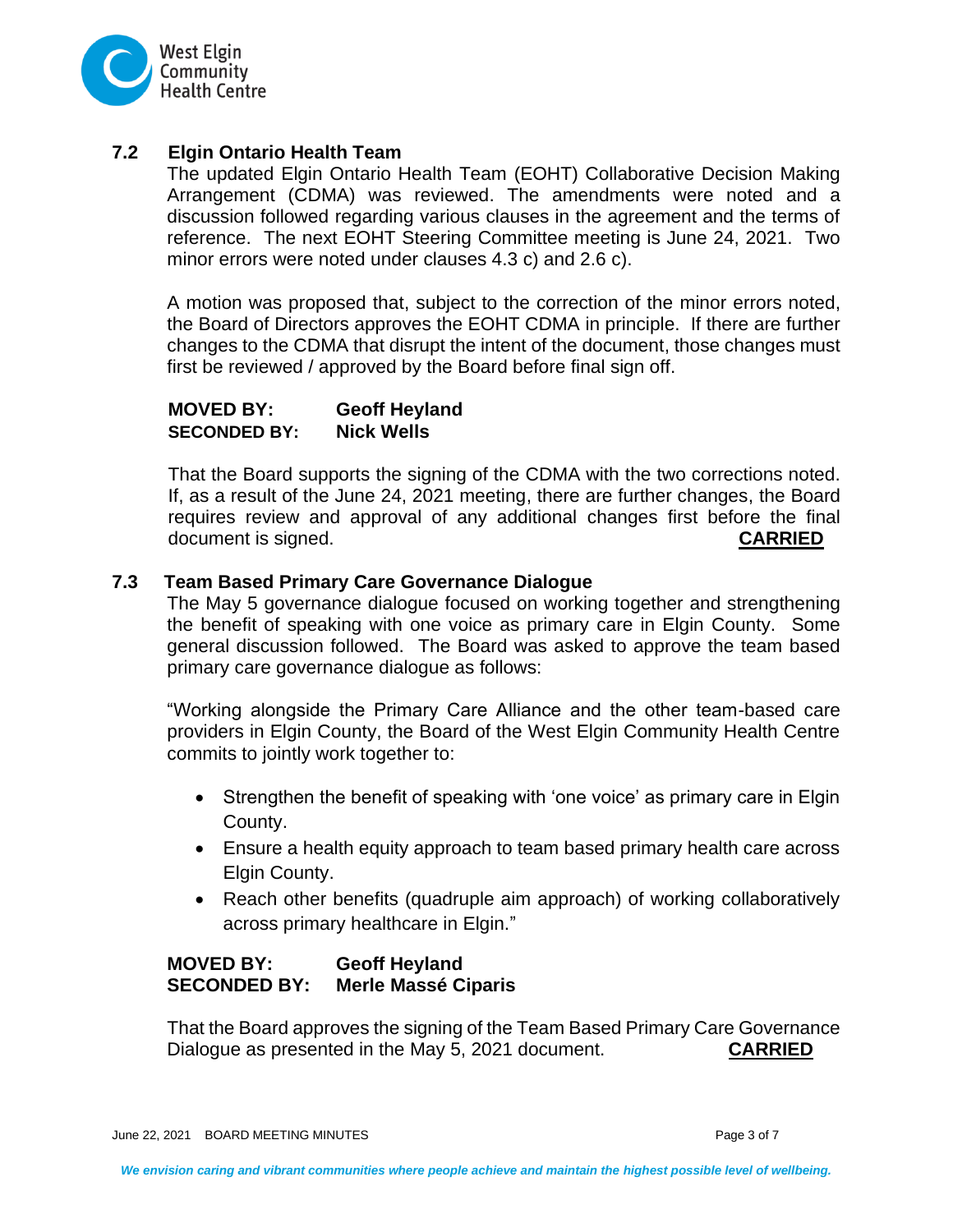

# **7.4 COVID-19**

The great work of the Centre organizing two well run vaccination clinics was acknowledged. Southwestern Public Health wants to move up the dates of the second clinics.

### **7.5 Ontario Health Update**

This was added as a walked-in document, reflecting the plans for Ontario Health to help the health care system to recuperate post COVID.

#### **8.0 Governance**

### **8.1 Governance Committee**

### **8.1.1 Board Liaison Conference Update**

Nick Wells, Board Liaison, attended the virtual Alliance for Healthier Communities Annual General Meeting (AGM) and Conference in June 2021. He was impressed with many of the topics including transformative change and advocacy. The Executive Director also enjoyed the guest speakers.

### **8.1.2 Board Recruitment**

The Governance Committee has invited Kathy Haehnel to join the Board as a Board Director effective June 22, 2021. The Board Chair confirmed that a formal interview and reference checks have been completed and is seeking a motion to approve Kathy Haehnel as a new Board Director.

**MOVED BY: Geoff Heyland SECONDED BY: Nick Wells**

That the Board approves Kathy Haehnel as a Board Director effective immediately. **CARRIED**

A general discussion about Board recruitment followed as there is at least one vacancy on the Board post the September AGM. All Board Directors are asked to network and to bring forward names of potential Board candidates. A couple of people were identified for follow up.

# **8.1.3 Policy Review**

#### Polices Reviewed:

| GOV-301 | Asset Protection and Control – approved as amended                  |
|---------|---------------------------------------------------------------------|
| GOV-302 | Financial Control and Accountability – approved as presented        |
| GOV-303 | Staff and Volunteer Recognition and Support - approved as presented |
| GOV-305 | Staff Training and Development – approved as presented              |
| GOV-307 | Employee Review Process – approved as amended                       |

June 22, 2021 BOARD MEETING MINUTES **Page 4 of 7** and 20 and 20 and 20 and 20 and 20 and 20 and 20 and 20 and 20 and 20 and 20 and 20 and 20 and 20 and 20 and 20 and 20 and 20 and 20 and 20 and 20 and 20 and 20 and 20 and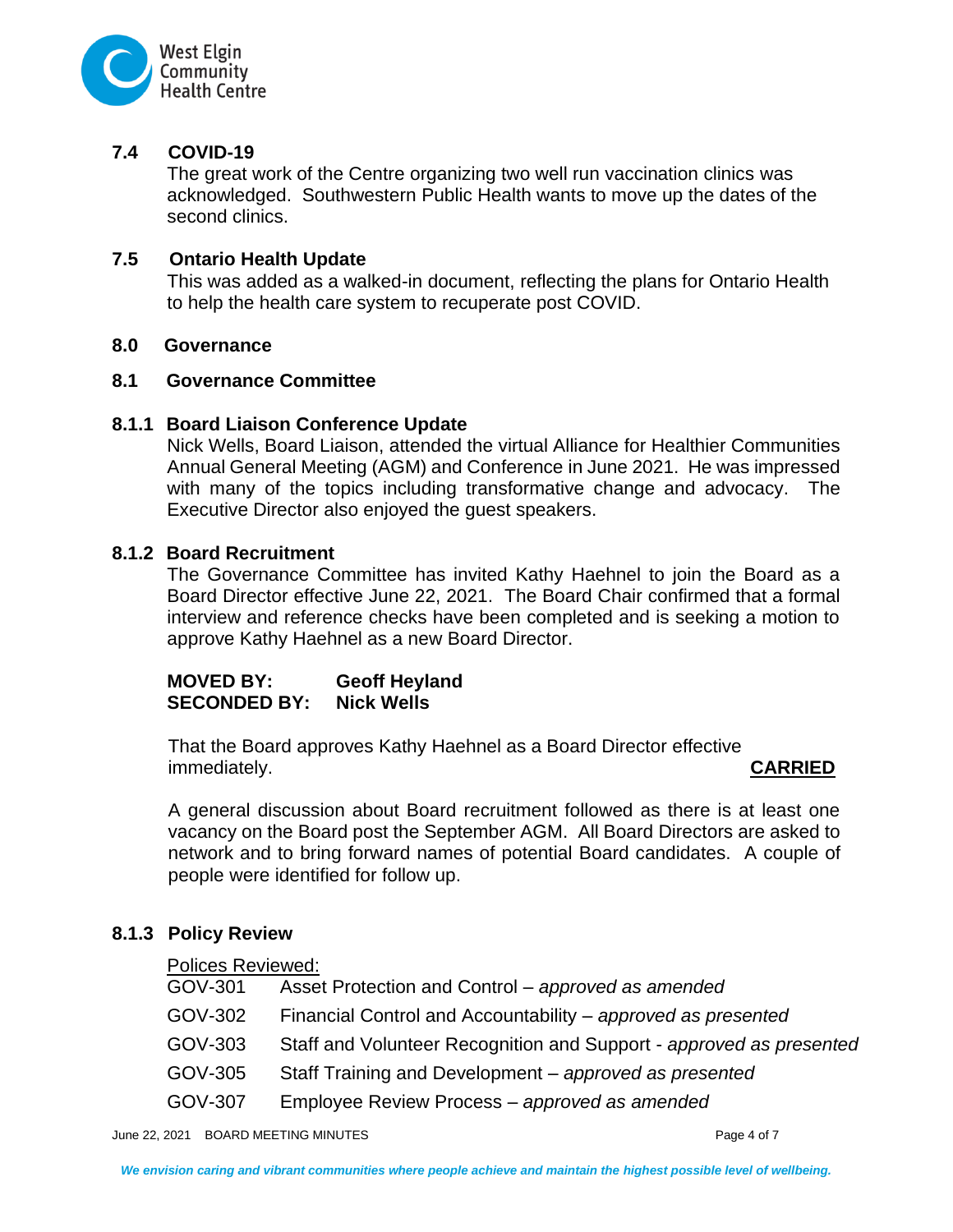

| GOV-402             | Position Description – Executive Director – approved as presented          |
|---------------------|----------------------------------------------------------------------------|
|                     | Executive Director Job Description updated June 2021 – approved as amended |
| GOV-403             | Strategic Plan Implementation - approved as presented                      |
| GOV-404             | Executive Director Performance Evaluation- approved as presented           |
| GOV-405             | Emergency Succession Plan - approved as presented                          |
| GOV-407             | Staff Communications and Reporting to the Board – approved as<br>presented |
| GOV-408             | Management of Significant Risk – approved as presented                     |
| GOV-409             | Board and Staff Communication - approved as presented                      |
| GOV-410             | Organization – Lines of Authority Chart – approved as presented            |
| GOV-412/<br>ORG 107 | Advocacy - approved as presented                                           |
|                     |                                                                            |

# **MOVED BY: Merle Massé Ciparis SECONDED BY: Jen Ford**

That the Board approves proposed changes to policies GOV-301, 302, 303, 305, 307, 402, 403, 404, 405, 407, 408, 409, 410, 412/ORG 107 and Executive Director job description as presented / amended. **CARRIED**

**Action:** Debra Auterhoff will update these policies on the Board portal and the master policies list.

- **8.1.4 Board Accreditation Standards** Deferred.
- **8.1.5 Board Assessment Checklist** Deferred.
- **8.1.6 Annual General Meeting** Deferred.

# **8.1.7 Strategic Plan**

The Board Chair confirmed that the Board will move ahead with the hiring of a consultant.

The draft Expression of Interest (EOI) document was reviewed and potential posting locations and consultant candidates were identified.

Board Directors were asked to confirm their interest in helping with the EOI evaluation by July 26, 2021. The Board Chair confirmed that he will participate in the consultant interview process.

June 22, 2021 BOARD MEETING MINUTES **Page 5 of 7** and 20 and 20 and 20 and 20 and 20 and 20 and 20 and 20 and 20 and 20 and 20 and 20 and 20 and 20 and 20 and 20 and 20 and 20 and 20 and 20 and 20 and 20 and 20 and 20 and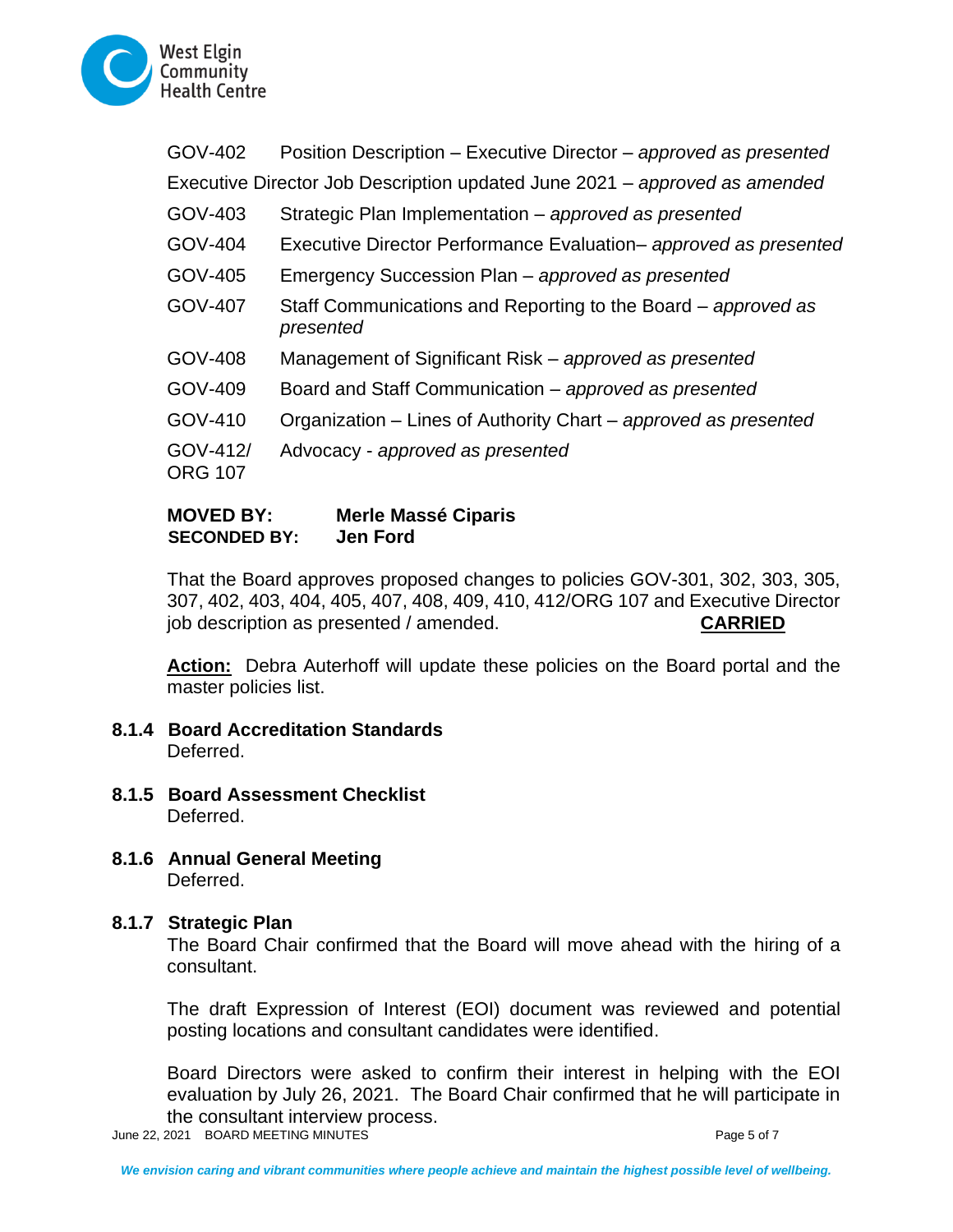

# **MOVED BY: Geoff Heyland SECONDED BY: Jen Ford**

That the Board approves the release of the Expression of Interest document with the purpose of identifying a consultant for the upcoming strategic planning process. **CARRIED**

# **8.2 Finance Committee**

Per Agenda Item 7.1. No further financial discussion.

**8.3 Client and Family Advisory Council** Deferred.

#### **8.4 New Business**

The Board Chair recommended that a staff recognition event be organized by the Board. This could be a lunchtime food or ice cream truck at the Centre parking lot. The Board will look to plan the event for September 2021 with the potential help of a volunteer / student to organize and follow-up with service clubs / food trucks as well as to ensure that the Municipality will approve the parking of the food truck in the Centre's parking lot.

It was also agreed to approve the event based on a pre-set budget.

# **MOVED BY: Merle Massé Ciparis SECONDED BY: Jen Ford**

That the Board supports a staff recognition event to acknowledge the Centre staff's hard work. Up to \$1000 is approved to spend on this event.

#### **CARRIED**

The Board spoke about a possible date change for the potential Board BBQ. The Board was asked to hold August 15, 2021, after 3 p.m., as a possible date for the BBQ.

#### **9.0 Closed In Camera Session**

Per Agenda Item 7.1 the Board moved in camera to discuss a financial matter with a motion determined.

#### **10.0 Next Meeting**

Tuesday, August 24, 2021 5:30 p.m.